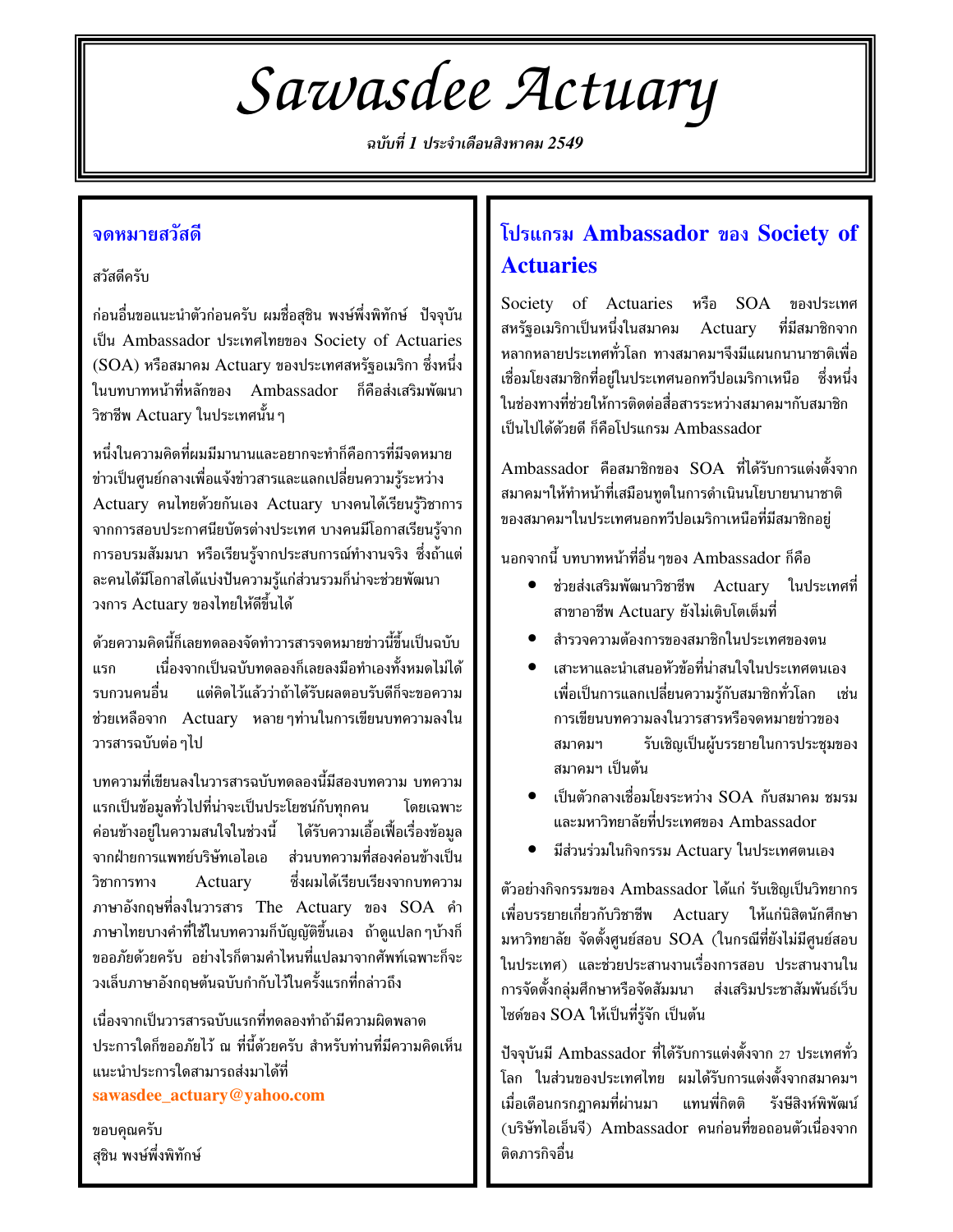## รู้ไว้...ไข้หวัดนก โดยสุชิน พงษ์พึ่งพิทักษ์

ปัจจุบันนี้นอกจากการก่อการร้ายแล้วสภาวะโรคระบาดก็เป็นภัยอีกอย่างหนึ่งที่สร้างความหวาดกลัวให้แก่ประชาคมโลกไม่แพ้กัน อย่างเช่น ิสถานการณ์ไข้หวัดนกล่าสุดที่ยังมีการระบาดอย่างต่อเนื่องและแพร่กระจายไปยังหลาย ๆประเทศทั่วโลก ขณะช่วงเวลาที่เขียนบทความนี้ก็ยัง มีการพบผู้ติดเชื้อรายใหม่เรื่อย ๆในบางประเทศรวมถึงการกลับมาระบาดใหม่ในประเทศไทยเร็ว ๆนี้ เนื่องจากยังไม่มีวัคซีนป้องกันไข้หวัด นกสำหรับคน ทางที่ดีที่สุดในการรับมือกับไข้หวัดนกในเวลานี้ก็คือการประชาสัมพัธ์ความรู้ความเข้าใจที่ถูกต้องในการดูแลป้องกัน

## ไวรัสไข้หวัดใหญ่

ไวรัสไข้หวัดใหญ่มีแอนติเจนที่สำคัญ 2 ชนิดคือ Hemagglutinin (H) ซึ่งมีหน้าที่เกาะกับเซลล์ของสัตว์ที่ติดเชื้อ และ Neuraminidase (N) มี หน้าที่เพิ่มจำนวนไวรัส ไวรัสไข้หวัดใหญ่ถูกทำลายได้ง่ายด้วยความร้อน (อุณหภูมิมากกว่า 70 อาศาเซลเซียส) และสารเคมีชนิดต่างๆเช่น ฟอร์มาลีน ไอโอดีน แอลกอฮอล์ เป็นต้น

ไวรัสไข้หวัดใหญ่มี 3 ชนิดคือ A B และ C สามารถแยกหลายสายพันธุ์ตามโปรตีนที่ผิวของเชื้อไวรัส (H และ N) โดยที่ H มี 16 ชนิด และ N มี 9 ชนิด สายพันธุ์ที่รุนแรงคือ H.ุ และ H.ุ ที่ทำให้มีการแพร่กระจายไปสู่สัตว์อื่นง่ายรวดเร็วและรุนแรง

## ไข้หวัดนกคืออะไร

ไข้หวัดนก หรือไข้หวัดใหญ่ในสัตว์ปีกเป็นโรคติดต่อของสัตว์ปีกที่เกิดจากเชื้อไวรัสไข้หวัดใหญ่ชนิด A ตามปกติจะเกิดกับสัตว์ปีก และพบใน สัตว์เลี้ยงลูกด้วยนม เช่น แมว เสือ และสุกร เป็นต้น และเริ่มมีการระบาดสู่คนตั้งแต่ปีพ.ศ. 2540 โรคนี้มีทั้งรุนแรงและไม่รุนแรงขึ้นกับสาย พันธุ์ของเชื้อไวรัส โดยสายพันธุ์ที่มีการระบาดสู่คนในขณะนี้เป็นชนิดรุนแรง นั่นคือสายพันธุ์ H.N. และขึ้นกับชนิดของสัตว์ที่ได้รับเชื้อด้วย โดยสัตว์ปีกจำพวกนกธรรมชาติส่วนใหญ่ไม่มีอาการป่วยเป็นเพียงแหล่งรังโรคธรรมชาติ แต่สัตว์ปีกที่เลี้ยงไว้มักจะมีอาการป่วยอย่างรุนแรง และเสียชีวิต

## การติดต่อและการกลายพันธ์

<u>การติดต่อระหว่างสัตว์ปีกด้วยกัน</u>ส่วนใหญ่จะง่ายและรวดเร็ว เชื้อจะอยู่ในลำไส้ของสัตว์ปีกเป็นส่วนใหญ่และพบได้ในทางเดินหายใจของสัตว์ ปีก เชื้อแพร่กระจายออกมากับน้ำมูก อุจจาระ สิ่งคัดหลั่งอื่นๆไปยังสัตว์ปีกชนิดอื่นโดยผ่านทางเดินหายใจ ทางปาก ทางเยื่อบุต่าง ๆ หรือ ทางบาดแผล เชื้อมักปนเปื้อนมากับน้ำและอาหาร

<u>การติดต่อจากสัตว์สู่คน</u>ค่อนข้างยากเนื่องจากโปรตีนที่ผิวของไวรัสมีความจำเพาะกับเซลของสัตว์ปีก ส่วนใหญ่ต้องมีประวัติสัมผัสกับสัตว์ที่ ติดเชื้อหรือสัมผัสกับเชื้อโดยตรงจากสิ่งขับถ่ายโดยเฉพาะมูลสัตว์และสารคัดหลั่งจากสัตว์ที่ติดเชื้อรวมถึงเนื้อเยื่อ อวัยวะภายในและเลือด <u>การติดต่อจากคนสู่คน</u>ยังไม่มีข้อมูลยืนยันชัดเจน แต่อาจมีได้โดยการสัมผัสใกล้ชิดกับผู้ป่วยที่มีอาการรุนแรง

ไวรัสไข้หวัดใหญ่ทุกชนิดมีการกลายพันธุ์ได้ 2 วิธี

- 1. Antigenic drift หรือการเปลี่ยนแปลงสารพันธุกรรมเพียงเล็กน้อย
- 2. Antigenic shift เป็นการแลกเปลี่ยนท่อนสารพันธุกรรมของไวรัส 2 ชนิดที่ติดเชื้อพร้อมกัน

การกลายพันธุ์ของไวรัสไข้หวัดใหญ่อาจมีผลให้โครงสร้างโปรตีน H ของไวรัสมีความจำเพาะกับเซลล์ของคนได้ดีขึ้น ทำให้เกิดการติดต่อจาก สัตว์สู่คนหรือจากคนสู่คนได้ง่ายขึ้น

## สถานการณ์การระบาดไข้หวัดใหญ่และไข้หวัดนกของโลก

ในอดีตที่ผ่านมา เคยมีการระบาดของไข้หวัดใหญ่หลายครั้ง เช่น ไข้หวัดใหญ่สเปน (Spanish Flu) ในช่วงปีพ.ศ.2461-2462 ทำให้มีผู้เสียชีวิต ทั่วโลก 20-50 ล้านคน ไข้หวัดใหญ่เอเชีย (Asian flu) ช่วงปีพ.ศ.2500-2501 ทำให้มีผู้เสียชีวิต 2 ล้านคน ไข้หวัดใหญ่ฮ่องกง (Hong Kong Flu) ช่วงปีพ.ศ.2511-2512 มีผู้เสียชีวิต 1 ล้านคน

้สำหรับไข้หวัดนกเริ่มพบว่าระบาดสู่คนครั้งแรกในปีพ.ศ.2540 ที่ฮ่องกง อย่างไรก็ตามไม่พบการระบาดในประเทศอื่นจนถึงช่วงปลายปีพ.ศ. 2546 ถึงต้นปีพ.ศ.2547 ที่เริ่มพบการระบาดของไข้หวัดนกในคนในเวียดนามและไทย ปีพ.ศ.2548 ถึงปีพ.ศ.2549 เริ่มพบการระบาดของ ไข้หวัดนกในคนในหลายประเทศเพิ่มขึ้น เช่น ประเทศกัมพูชา จีน อินโดนีเซีย ไทย เวียดนาม อาเซอร์ไบจัน อียิปต์ อิรัก และตุรกี เป็นต้น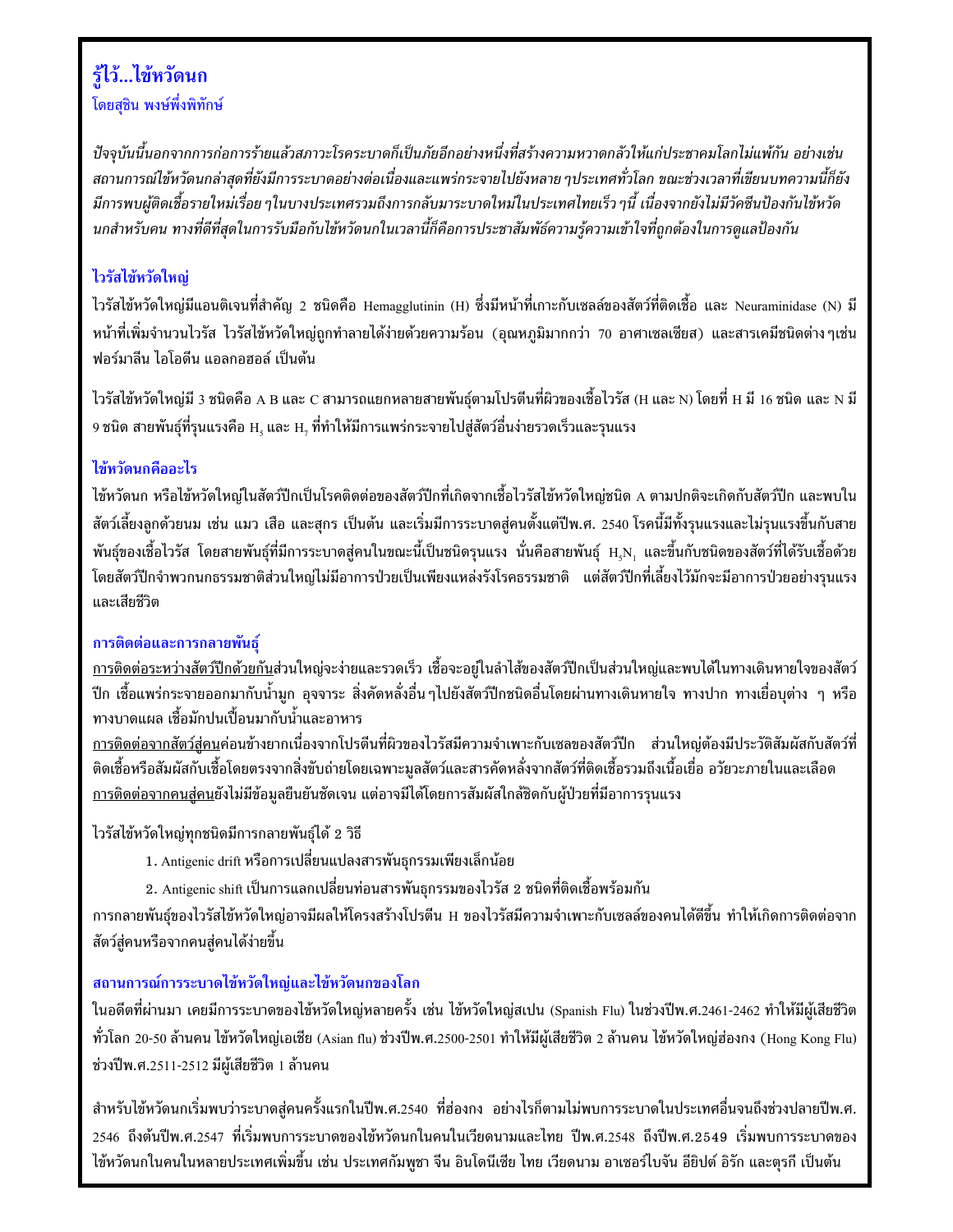#### ิสถานการณ์การระบาดไข้หวัดนกในคนในประเทศไทย

ี เมื่อวันที่ 23 ม.ค.2547 รัฐบาลประกาศมีการแพร่ระบาดของไข้หวัดนกในไทย เริ่มพบเชื้อไวรัส H<sub>.</sub>N. ในคน 2 ราย ที่จังหวัดสุพรรณบุรีและ ีกาญจนบุรีและอีก 1 รายที่สุโขทัย สถานการณ์การระบาดรอบแรกสิ้นสุดเมื่อปลายมีนาคม 2547 โดยที่มีคนป่วยไข้หวัดนก 12 รายเสียชีวิต 8 ราย ในช่วงระหว่างเดือนสิงหาคมถึงตุลาคม 2547 เกิดการระบาดรอบ 2 มีผู้ป่วยไข้หวัดนก 5 รายเสียชีวิตไป 4 ราย ช่วงระหว่างเดือน ธันวาคม 2547 ถึงธันวาคม 2548 ก็เกิดการระบาดรอบสาม มีผู้ป่วยไข้หวัดนก 5 ราย เสียชีวิต 2 ราย ในปี 2549 ไม่มีรายงานการระบาดจนถึง เมื่อเดือนกรกฎาคมที่ผ่านมาที่พบการระบาดและมีผู้เสียชีวิตในจังหวัดพิจิตรและอุทัยธานี

ี่สถานการณ์โดยทั่วไปในปัจจุบัน การระบาดในสัตว์ยังคงไม่สิ้นสุดในระยะเวลาอันสั้น มีรายงานว่าเป็ดอาจเป็นพาหะที่สำคัญ พบการติดเชื้อ ในสัตว์เลี้ยงลูกด้วยนมมากชนิดขึ้น และกระจายสู่นกได้ไกลขึ้น ส่วนการระบาดในคนเริ่มพบมากขึ้น แต่ส่วนใหญ่ยังคงเป็นผลจากการสัมผัส โดยตรงกับสัตว์ที่ป่วยหรือตายหรือสิ่งคัดหลั่ง อาการของโรคเริ่มมีความรุนแรงลดลง

#### อาการ

้สำหรับสัตว์ปีกที่ป่วยเป็นไข้หวัดนกจะมีอาการไข้ หงอย ซึม ไม่กินอาหาร ขนยุ่ง หน้า หงอนและเหนียงบวมมีสีแดงคล้ำ มีจุดเลือดออกที่หน้า แข้ง ไอ จาม น้ำมูกไหล ท้องเสีย ชัก ปริมาณไข่ลดลง และตายอย่างรวดเร็ว การระบาดมักรุนแรงและทำให้ไก่ตายเกือบ 100% โดยทั่วไป เป็ดและห่านทนต่อโรคมากกว่า

กรณีที่มีการติดต่อสู่คน จะใช้ระยะฟักตัวเฉลี่ย 3-4 วัน คนที่ได้รับเชื้อไข้หวัดนกจะมีอาการของไข้หวัดใหญ่ คือ ไข้สูง หนาวสั่น ปวดศีรษะ ี ปวดเมื่อยตัว อ่อนเพลีย ไอ เจ็บคอ และอาจมีอาการท้องเสียและตาแดงร่วมด้วย ในรายที่เป็นรุนแรงจะมีอาการปอดอักเสบ ภาวะหายใจ ล้มเหลวอย่างรวดเร็ว อัตราการเสียชีวิตสูงถึง 50–80 %

#### การป้องกันและการรักษา

้ปัจจุบันยังไม่มีวัคซีนป้องกันไข้หวัดนกสำหรับคน ทางที่ดีที่สุดในขณะนี้ก็คือป้องกันล่วงหน้าโดยการลดโอกาสเสี่ยงในการติดต่อกับเชื้อไวรัส แนวทางการปฏิบัติเพื่อป้องกันไข้หวัดนก ได้แก่

- 1. ล้างมือบ่อย ๆ โดยเฉพาะหลังสัมผัสสิ่งของสาธารณะที่ใช้ร่วมกัน
- 2. การปรุงอาหาร
	- ไม่นำสัตว์ปีกที่ป่วยหรือตายมาชำแหละ
	- เลือกซื้อเนื้อไก่หรือไข่ไก่ที่ดูสดใหม่ ไม่มีมูลติดเปลือก สำหรับไข่ควรล้างด้วยน้ำและสบู่ก่อน ไม่ควรนำเข้าตู้เย็นทันที
	- ่ แยกเขียงสำหรับหั่นเนื้อสัตว์ที่ปรุงสุกแล้ว รามทั้งผลไม้และผักออกจากเนื้อดิบ  $\bullet$
	- ้ระหว่างปรุงอาหารไม่ควรจับต้องจมูก ตา ปาก และควรล้างมือก่อนหยิบจับอาหารทุกครั้ง  $\bullet$
	- ทำความสะอาดเครื่องครัวที่ใส่เนื้อดิบด้วยน้ำยาล้างจานทุกครั้ง  $\bullet$
	- ปรุงอาหารให้สุกอย่างทั่วถึง  $\bullet$
- 3. ควรฉีดวัคชีนป้องกันไข้หวัดใหญ่ โดยเฉพาะถ้าต้องเดินทางบ่อย ๆ
- ่ หลีกเลี่ยงการสัมผัสสัตว์ปีกอย่างใกล้ชิด เช่น การอุ้ม สัมผัสมูลสัตว์ 4.
- ึงดการบริโภคสัตว์ปีกหรือผลิตภัณฑ์สัตว์ปีกที่ปรุงไม่สุก 5.
- จำกัดการเดินทางโดยเฉพาะในพื้นที่สุ่มเสี่ยง 6.
- ุ ติดตามข้อมูลข่าวสารเป็นประจำ 7.

สำหรับการรักษา ปัจจุบันมียาต้านไวรัสที่ใช้รักษา H.N. คือ Oseltamivir หรือที่มักจะได้ยินกันในชื่อทามิฟลู (Tamiflu) โดยยาดังกล่าวจะช่วย ลดอัตราการตาย ประสิทธิภาพของการรักษาจะดีขึ้นถ้าให้การรักษาภายใน 48 ชม.หลังมีอาการ ไม่แนะนำใช้ยาป้องกันในกรณีก่อนสัมผัส เพื่อป้องกันไวรัส H.N.

#### ขอขอบคุณข้อมูลจากฝ่ายการแพทย์ บริษัทเอไอเอ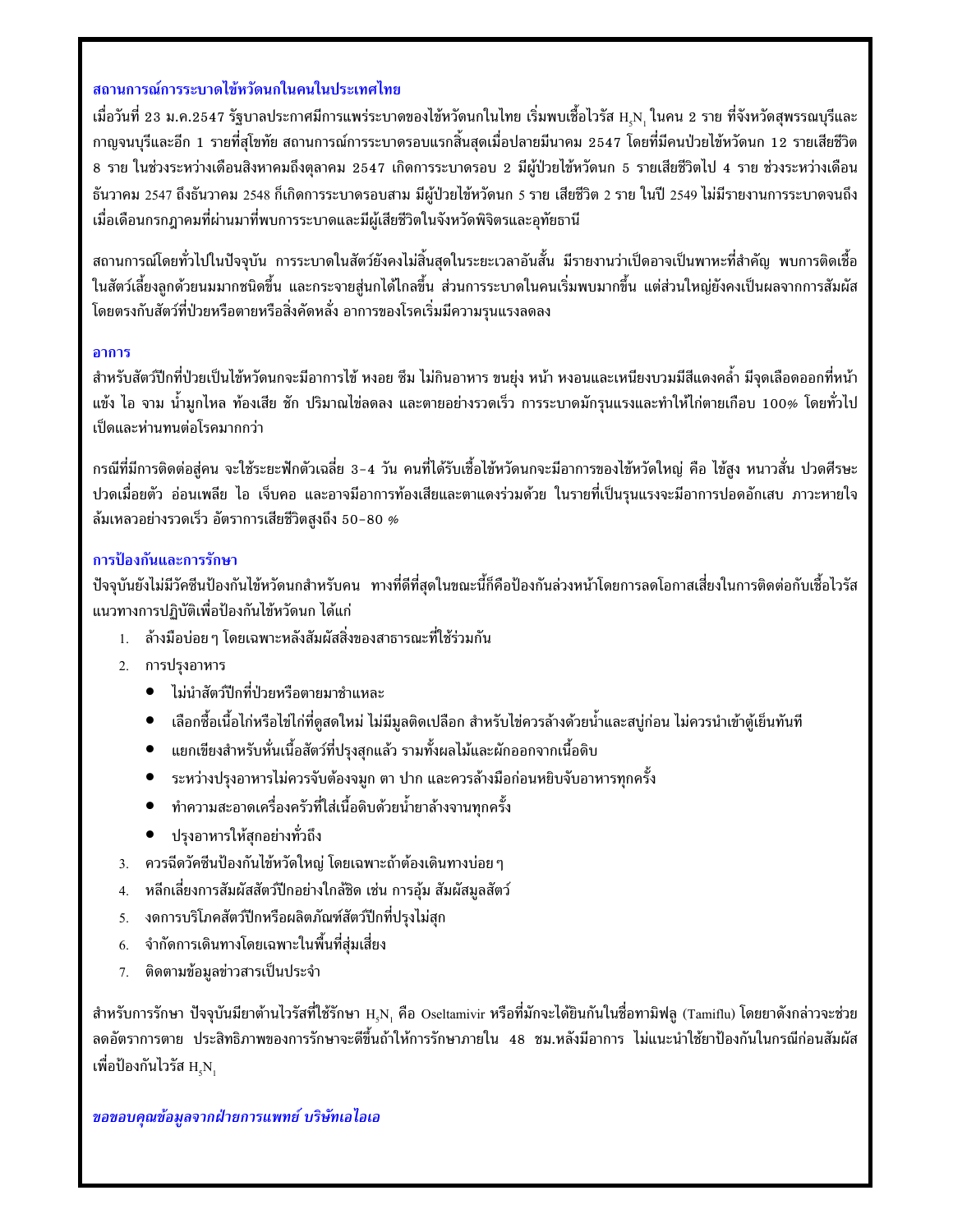## นลกระทบของการระบาดของไข้หวัดใหญ่ต่อธุรกิจประกันชีวิต โดยสชิน พงษ์พึ่งพิทักษ์

ในอดีตเคยมีการระบาดของไข้หวัดใหญ่ที่รุนแรงจนทำให้มีผู้เสียชีวิตจำนวนมากทั่วโลกมาแล้ว ซึ่งจุดนี้เองที่ทำให้เกิดความวิตกว่าไข้หวัดนก ที่มีการระบาดในช่วงนี้จะพัฒนาการแพร่กระจายติดเชื้อจนทำให้เกิดความเสียหายในลักษณะเดียวกัน แต่การจะสร้างตัวแบบเพื่อใช้พยากรณ์ อัตราการเสียชีวิตของไข้หวัดนกจากประสบการณ์การระบาดไข้หวัดใหญ่ในอดีตให้มีความแม่นยำเป็นไปได้ยากเนื่องจากวิวัฒนาการทาง การแพทย์และลักษณะพฤติกรรมประชากรโลกที่เปลี่ยนไปตามกาลเวลา อย่างไรก็ดีการศึกษาตัวแบบผลกระทบในที่นี้จะพอช่วยให้เห็นภาพ ประมาณการณ์ความเสียหายในรูปตัวเงินของการระบาดที่มีต่อธุรกิจการประกันชีวิตได้ว่ารุนแรงเพียงใด

ี่สถานการณ์ไข้หวัดนกปัจจุบันถึงแม้จะยังไม่ได้ส่งผลกระทบอะไรที่รุนแรง แต่ก็ยังสร้างความกังวลว่าเมื่อใดที่ไวรัสไข้หวัดนกสามารถกลาย พันธุ์ติดต่อจากคนสู่คนได้ง่ายจะทำให้เกิดภาวะการระบาดในวงกว้าง จากประสบการณ์ในอดีตการระบาดของไข้หวัดใหญ่ที่รุนแรงทำให้มี ผู้เสียชีวิตเป็นล้านคนเลยทีเดียว โดยเฉพาะในช่วงปีค.ศ.1918/1919 การระบาดของไข้หวัดใหญ่สเปน (Spanish Flu) ทำให้คนเสียชีวิต สูงถึง 50 ล้านคนทั่วโลก (ประมาณ 4 เปอร์เซ็นต์ของประชากรโลกในขณะนั้น)

ในส่วนของผลกระทบต่อธุรกิจประกันชีวิต แน่นอนที่สุดถ้ามีการระบาดในขั้นรุนแรงก็จะทำให้การจ่ายสินไหมทดแทนส่วนการประกันชีวิต และการประกันสุขภาพสูงขึ้น ในบทความนี้จะจำกัดการศึกษาเฉพาะผลกระทบต่อการประกันชีวิตเพียงอย่างเดียว

#### ไข้หวัดใหญ่สเปน (Spanish Flu)

ไข้หวัดใหญ่สเปนมีการระบาดเป็น 3 ระลอก (waves) ในช่วงฤดูใบไม้ผลิและฤดูใบไม้ร่วงปีค.ศ.1918 และช่วงต้นปีค.ศ. 1919 ซึ่งการ ระบาดระลอกที่สองมีความรุนแรงมากที่สุด จริงๆแล้วไข้หวัดใหญ่สเปนมีอัตราการติดเชื้อ (infection rate) พอๆกับการระบาดของ ไข้หวัดใหญ่ทั่ว ๆไป (ประมาณ 30 เปอร์เซ็นต์) แต่มีอัตราการเสียชีวิตภายหลังติดเชื้อ (case fatality rate) สูงกว่าไข้หวัดใหญ่ปกติทั่วไป นอกจากนี้รูปแบบอัตราการเสียชีวิตภายหลังติดเชื้อก็แตกต่างกับไข้หวัดใหญ่ทั่วไป โดยเส้นกราฟอัตราการเสียชีวิตภายหลังติดเชื้อตามอายุ ี ของไข้หวัดใหญ่ทั่วไปจะเป็นรูปอักษรภาษาอังกฤษตัวยู (U) นั่นคือมีอัตราการเสียชีวิตที่สูงในกลุ่มเด็กและผู้สูงอายุ ในขณะที่เส้นกราฟอัตรา การเสียชีวิตของไข้หวัดใหญ่สเปนจะเป็นรูปตัวอักษรดับเบิ้ลยู (W) ซึ่งมีอัตราการเสียชีวิตที่สูงในกลุ่มวัยเริ่มทำงานด้วย ทำให้ไข้หวัดใหญ่ ี่สเปนมักจะถูกมองว่าเป็นกรณีการระบาดที่เลวร้ายที่สุดและถูกเลือกเป็นตัวแบบอ้างอิงในการศึกษาผลกระทบการระบาดไข้หวัดอื่น ๆ (รวมถึงในบทความนี้เช่นกัน)

ในส่วนของไข้หวัดนกที่มีการระบาดเมื่อเร็ว ๆนี้ มีรายงานว่าอัตราการเสียชีวิตภายหลังติดเชื้อสูงถึง 50 เปอร์เซ็นต์ (มากกว่าไข้หวัดใหญ่ ี่สเปนหลายเท่าตัว) แต่อย่างไรก็ตามเชื่อกันว่าถ้าไข้หวัดนกกลายพันธุ์เพื่อให้มีการระบาดจากคนสู่คนในวงกว้าง ความรุนแรงในการทำให้ เสียชีวิตน่าจะลดลง นอกจากนี้การรายงานผู้ติดเชื้อไข้หวัดนกส่วนใหญ่จะเป็นกรณีที่อยู่ในขั้นอาการรุนแรงจนสังเกตเห็นได้ง่าย ส่วนกรณีที่มี ้อาการไม่รุนแรงและไม่เสียชีวิตก็อาจไม่ได้ถูกรายงาน ทำให้อัตราการเสียชีวิตภายหลังติดเชื้อจากข้อมูลที่ได้รับรายงานอาจจะสูงกว่าความ ้เป็นจริง จากข้อมูลขององค์การอนามัยโลก ไข้หวัดใหญ่ SARS ที่ระบาดในช่วงปีค.ศ. 2003 ซึ่งจัดว่าเป็นไข้หวัดใหญ่ติดต่อจากคนสู่คนที่ รุนแรงมาก ก็ยังมีอัตราการเสียชีวิตภายหลังติดเชื้อที่ 9.6 เปอร์เซ็นต์เท่านั้นเอง

#### ตัวแบบการศึกษาผลกระทบ

การจะคาดการณ์ผลกระทบจากการระบาดให้แม่นยำโดยอ้างอิงจากเหตุการณ์การระบาดในอดีตเป็นไปได้ยากเพราะในด้านหนึ่งวิทยาการทาง การแพทย์ปัจจบันมีความก้าวหน้ามากขึ้นจากในอดีต แต่ในขณะเดียวกันการระบาดในปัจจุบันมีโอกาสแพร่กระจายได้รวดเร็วมากขึ้น ดังนั้นการสร้างตัวแบบการศึกษาผลกระทบที่อ้างอิงจากเหตุการณ์ไข้หวัดใหญ่สเปน เนื่องจากความสะดวกในการเดินทางติดต่อกันทั่วโลก จำเป็นต้องปรับให้เข้ากับโครงสร้างประชากรในปัจจบันและทำให้ตัวแบบสามารถวิเคราะห์ผลกระทบภายใต้สถานการณ์การติดเชื้อและความ (ในบทความนี้จะใช้สถิติการระบาดของประเทศสหรัฐอเมริกาประยุกต์เข้ากับข้อมูลประชากรประเทศ รนแรงที่แตกต่างหลากหลายได้ เยอรมันเป็นฐานการศึกษา)

ี การประมาณการณ์ผลกระทบที่ง่ายที่สุดก็คือนำอัตราการเสียชีวิตโดยเฉลี่ยสำหรับกลุ่มที่ศึกษาคูณกับจำนวนเงินเสี่ยงภัยของกลุ่มนั้น ๆ การ ้คำนวณหาอัตราการเสียชีวิตจากไข้หวัดใหญ่จะแยกออกเป็นสองส่วน นั่นคือการหาอัตราการติดเชื้อและอัตราการเสียชีวิตภายหลังติดเชื้อ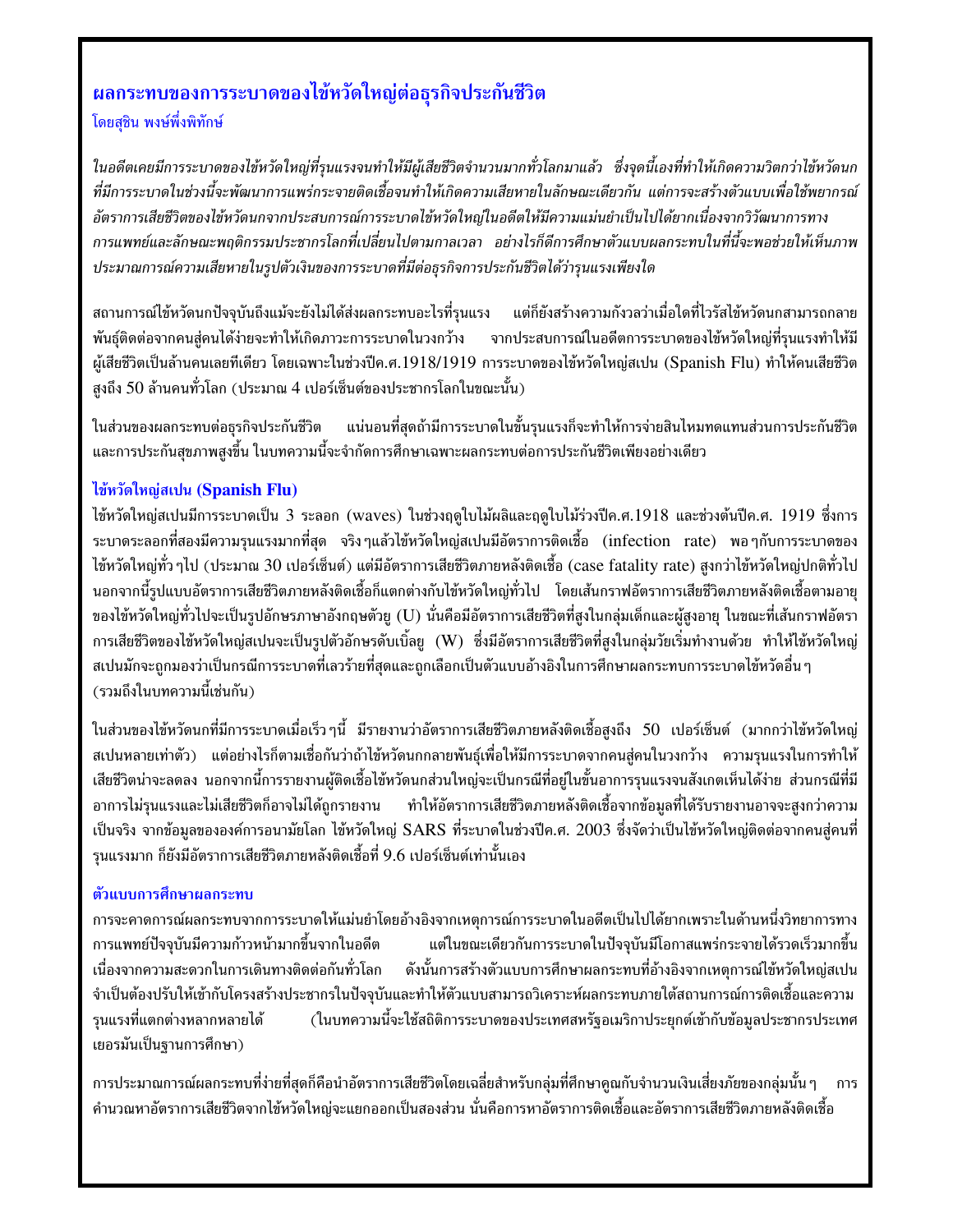## ปัจจัยเสี่ยงตามกล่มอายและกล่มความเสี่ยงเฉพาะ

ทั้งอัตราการติดเชื้อและอัตราการเสียชีวิตภายหลังการติดเชื้อแปรผันตามกล่มอายอย่างเห็นได้ชัดเจน อัตราการติดเชื้อจะสงสดในกล่มเด็กวัย เรียน และต่ำที่สุดในกลุ่มผู้สูงอายุเนื่องจากผู้สูงอายุมักไม่ค่อยมีการติดต่อกันทางสังคมแล้ว นอกจากนี้เชื่อว่าผู้สูงอายุได้มีโอกาสเจอกับไวรัส ไข้หวัดใหญ่กันมาบ้างในอดีตทำให้ร่างกายสร้างภูมิคุ้มกันที่ดี ส่วนอัตราการเสียชีวิตภายหลังการติดเชื้อก็มีเส้นกราฟตามอายุเป็นรูปตัวยูหรือ ตัวดับเบิ้ลยตามที่ได้กล่าวมาแล้ว

้อัตราการเสียชีวิตภายหลังติดเชื้อในกลุ่มคนที่ป่วยเป็นโรคเกี่ยวกับระบบทางเดินหายใจจะสูงกว่ากลุ่มผู้ที่มีสุขภาพแข็งแรงขณะที่ได้รับเชื้อ ้อย่างไรก็ตามไม่พบว่าอัตราการติดเชื้อของทั้งสองกลุ่มแตกต่างกัน

#### ข้อมล

ประเทศสหรัฐอเมริกาเป็นประเทศที่มีข้อมูลเกี่ยวกับการระบาดของไข้หวัดใหญ่สเปนมากที่สุดเนื่องจากเป็นประเทศที่ได้รับผลกระทบ ค่อนข้างมาก การศึกษาตัวแบบผลกระทบจึงมักจะอ้างอิงข้อมูลจากสหรัฐอเมริกาและปรับเข้ากับลักษณะประชากรประเทศที่ศึกษา อย่างไรก็ ตามข้อมูลที่มีส่วนมากเป็นข้อมูลของประชากร จำเป็นต้องมีการปรับปรุงบางอย่างในระหว่างการศึกษา เช่น ข้อมูลอัตราการเสียชีวิตที่มี ี่ส่วนมากเป็นอัตราต่อประชากรทั้งหมดไม่ได้เป็นอัตราเฉพาะต่อผู้ติดเชื้อ ดังนั้นการหาอัตราการเสียชีวิตภายหลังติดเชื้อจะต้องนำอัตราการ เสียชีวิตต่อประชากรทั้งหมดมาหารด้วยอัตราการติดเชื้อ

#### ระลอก

ีตามที่ได้กล่าวไปแล้วว่าการระบาดระลอกสองมีความรนแรงสงสด ซึ่งหมายความว่ามีอัตราการติดเชื้อและอัตราการเสียชีวิตภายหลังติดเชื้อ สูงกว่าอีกสองระลอก อย่างไรก็ตามข้อมูลที่มีไม่สามารถบอกได้ว่าความรุนแรงของการระบาดในระลอกแรกและระลอกสุดท้ายเปรียบเทียบ กันเป็นอย่างไร ในตัวแบบจึงสมมติให้ทั้งสองระลอกมีอัตราการติดเชื้อและอัตราการเสียชีวิตภายหลังติดเชื้อพอ ๆกัน นอกจากนี้แล้วยัง ้กำหนดว่าผู้ที่ติดเชื้อในระลอกใดระลอกหนึ่งจะมีภูมิคุ้มกันในระลอกต่อ ๆไป

## การป้องกันและการรักษา

กรณีที่เกิดการระบาดเป็นระลอกอย่างไข้หวัดใหญ่สเปน มีความเป็นไปได้ที่จะมีการพัฒนาวัคซีนหรือยารักษาได้สำเร็จในระลอกหลังๆ แต่ การศึกษาตัวแบบผลกระทบจะไม่คำนึงถึงผลจากการพัฒนาวัคซีนหรือยารักษา ้ เนื่องจากวัคซีนและยารักษาไม่สามารถหาได้ง่ายหรือมีมาก เพียงพอต่อประชากรทั้งหมด นอกจากนี้ตัวแบบไม่คิดรวมผลกระทบจากมาตรการป้องกันควบคุมการระบาดด้วยเช่นกัน (เช่นมาตรการปิด โรงเรียนหรือการกักตัวเพื่อดูอาการผู้ที่อยู่ในข่ายเฝ้าระวัง)

## ผลการศึกษา

ี่ ตารางที่ 1 แสดงอัตราการติดเชื้อและอัตราการเสียชีวิตภายหลังติดเชื้อของประชากรจำแนกตามช่วงอายุและระลอกการระบาดตามข้อมูล ของประเทศสหรัฐอเมริกา อัตราทั้งหมดพัฒนาจากตัวแบบสถานการณ์ไข้หวัดใหญ่สเปนซึ่งต่อจากนี้ไปจะเรียกว่าอัตราพื้นฐาน

| ี่ ตารางที่ 1 อัตราการติดเชื้อและอัตราการเสียชีวิตภายหลังติดเชื้อ |                                |         |                                   |           |  |  |  |
|-------------------------------------------------------------------|--------------------------------|---------|-----------------------------------|-----------|--|--|--|
|                                                                   | อัตราการติดเชื้อ (% ของประชากร |         | ้อัตราการเสียชีวิตภายหลังติดเชื้อ |           |  |  |  |
|                                                                   | ที่ไม่มีภูมิคุ้นกัน)           |         | (% ของประชากรที่ติดเชื้อ)         |           |  |  |  |
| ช่วงอายุ                                                          | ระลอก $1$ และ $3$              | ระลอก 2 | ระลอก $1$ และ $3$                 | ระลอก $2$ |  |  |  |
| $0 - 14$                                                          | 38%                            | 60%     | 0.58%                             | $0.93\%$  |  |  |  |
| $15 - 24$                                                         | $34\%$                         | 54%     | 0.42%                             | $0.68\%$  |  |  |  |
| $25 - 34$                                                         | 34%                            | 54%     | 0.72%                             | 1.17%     |  |  |  |
| $35 - 44$                                                         | 27%                            | 44%     | 0.50%                             | $0.80\%$  |  |  |  |
| $45 - 54$                                                         | 20%                            | 31%     | 0.44%                             | 0.70%     |  |  |  |
| 55-64                                                             | 16%                            | 25%     | 0.60%                             | $0.97\%$  |  |  |  |
| 65-74                                                             | 13%                            | 20%     | 1.74%                             | 2.80%     |  |  |  |
| 75-84                                                             | $9\%$                          | $14\%$  | $4.52\%$                          | $7.29\%$  |  |  |  |
| $85+$                                                             | 9%                             | 14%     | $8.55\%$                          | 13.78%    |  |  |  |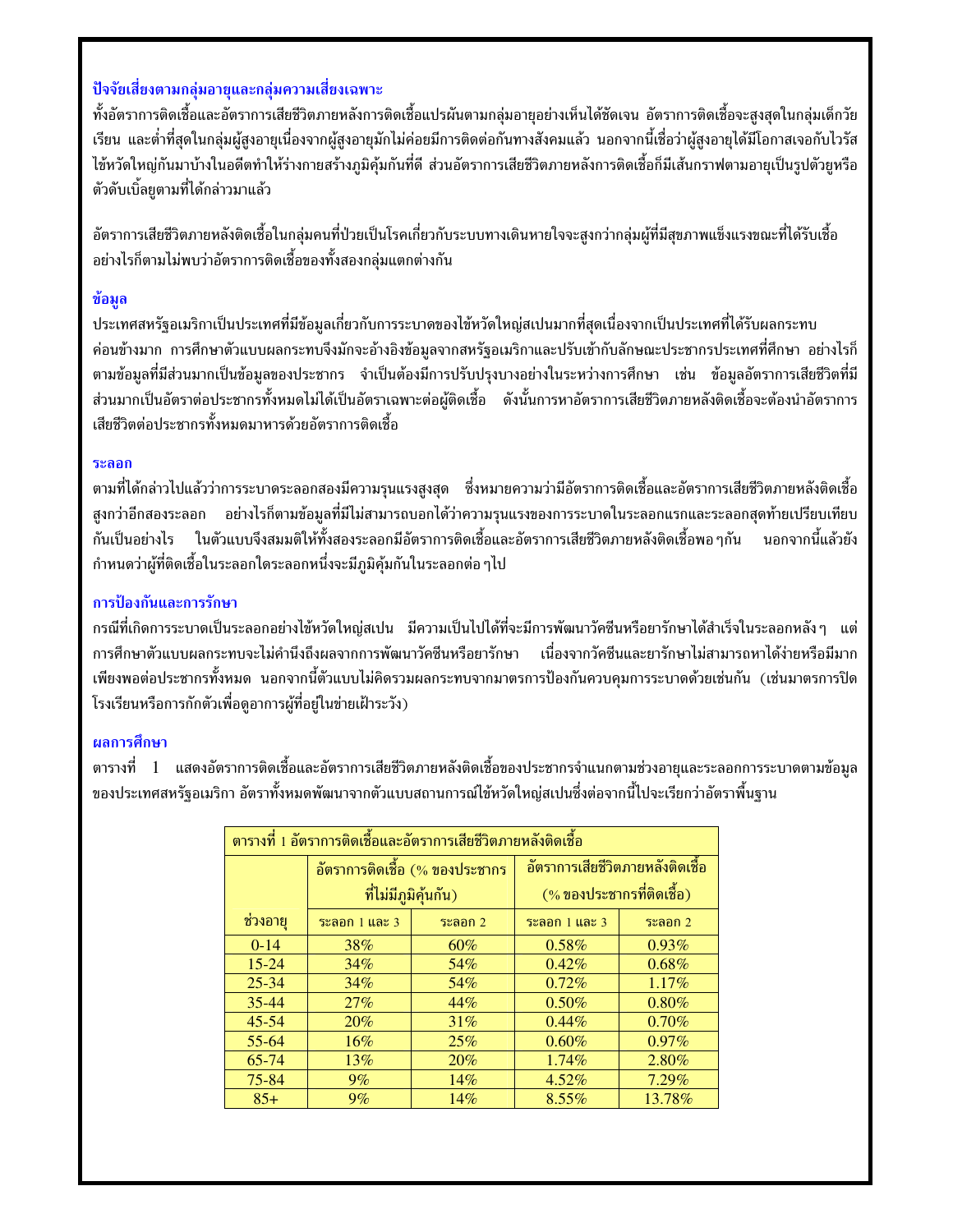ี่ส่วนตารางที่ 2 แสดงอัตราการเสียชีวิตต่อประชากรและกล่มผ้เอาประกันภัยโดยใช้อัตราการติดเชื้อและอัตราการเสียชีวิตหลังติดเชื้อจาก ี ประเทศสหรัฐอเมริกา (ตารางที่ 1) แต่คิดเฉลี่ยตามกลุ่มอายุของประชากรเยอรมัน นอกจากนี้ยังแสดงอัตราเฉลี่ยภายใต้สถานการณ์อัตรา การติดเชื้อกับอัตราการเสียชีวิตภายหลังติดเชื้อที่แตกต่างกันเมื่อเทียบกับอัตราพื้นฐาน ตัวอย่างเช่นอัตราการเสียชีวิตของผ้เอาประกันภัย เพิ่มเติมจากการระบาดอยู่ที่  $0.46\%$  ภายใต้สถานการณ์พื้นฐานที่มีอัตราการติดเชื้อและอัตราการเสียชีวิตภายหลังติดเชื้อเทียบเท่าไข้หวัด ใหญ่สเปน แต่ถ้าอัตราการติดเชื้อรุนแรงน้อยกว่านั้นเช่นเป็นครึ่งหนึ่งของอัตราพื้นฐาน อัตราการเสียชีวิตก็จะลดลงเหลือแค่  $0.27\%$  หรือถ้า อัตราการเสียชีวิตภายหลังติดเชื้อรุนแรงมากกว่าไข้หวัดใหญ่สเปนเท่าตัว ก็ทำให้อัตราการเสียชีวิตเพิ่มขึ้นเป็น  $0.91\%$ 

| ี่ตารางที่ 2 อัตราการเสียชีวิตเพิ่มเติมจากการระบาดของไข้หวัดใหญ่ |                  |                    |                   |                   |  |  |  |
|------------------------------------------------------------------|------------------|--------------------|-------------------|-------------------|--|--|--|
|                                                                  | อัตราการติดเชื้อ | อัตราการเสียชีวิต  | อัตราการเสียชีวิต | อัตราการเสียชีวิต |  |  |  |
|                                                                  | (%ของอัตรา       | ภายหลังติดเชื้อ (% | ของประชากร (%)    | ของผู้เอาประกัน   |  |  |  |
| ิสถานการณ์                                                       | พื้นฐาน)         | ของอัตราพื้นฐาน)   |                   | $(\%)$            |  |  |  |
| สถานการณ์ไข้หวัดใหญ่                                             | 100%             | 100%               | 0.64%             | 0.46%             |  |  |  |
| สเปน (อัตราพื้นฐาน)                                              |                  |                    |                   |                   |  |  |  |
| ของอัตราการติดเชื้อ<br>50%                                       | 50%              | 100%               | 0.37%             | 0.27%             |  |  |  |
| พื้นฐาน                                                          |                  |                    |                   |                   |  |  |  |
| ของอัตราการติดเชื้อ<br>$200\%$                                   | 200%             | 100%               | 0.95%             | 0.62%             |  |  |  |
| พื้นฐาน                                                          |                  |                    |                   |                   |  |  |  |
| ของอัตราการเสียชีวิต<br>50%                                      | 100%             | 50%                | 0.32%             | 0.23%             |  |  |  |
| ภายหลังติดเชื้อพื้นฐาน                                           |                  |                    |                   |                   |  |  |  |
| 200% ของอัตราการเสียชีวิต                                        | 100%             | 200%               | 1.28%             | 0.91%             |  |  |  |
| ภายหลังติดเชื้อพื้นฐาน                                           |                  |                    |                   |                   |  |  |  |
| อัตราการเสียชีวิตภายหลัง                                         | 100%             | 953%               | $6.09\%$          | 4.35%             |  |  |  |
| ติดเชื้อเทียบเท่าไวรัส SARS                                      |                  |                    |                   |                   |  |  |  |

สุดท้ายเพื่อให้เห็นผลกระทบในรูปตัวเงินต่อธุรกิจประกันชีวิตสำหรับประเทศไทย เราจะทดลองนำอัตราการเสียชีวิตตามตาราง 2 (ซึ่งคิด ้คำนวณจากสถิติประเทศสหรัฐอเมริกาและข้อมูลประชากรเยอรมัน) มาคำนวณกับข้อมูลจำนวนเงินเสี่ยงภัยของธุรกิจประกันชีวิตของไทย ิจากรายงานประจำปีของกรมการประกันภัยปีค.ศ.2004 จำนวนเงินเอาประกันชีวิตรวมทั้งธุรกิจมีทั้งสิ้นประมาณ 3,300,000 ล้านบาท และ เงินสำรองรวมประมาณ 400,000 ล้านบาท ดังนั้นเบ็ดเสร็จคิดเป็นจำนวนเงินเสี่ยงภัยสุทธิ 2,900,000 ล้านบาท (= 3,300,000 – 400,000)

ถ้าใช้อัตราการเสียชีวิตพื้นฐานภายใต้สถานการณ์ไข้หวัดใหญ่สเปน จำนวนเงินสินไหมทดแทนที่เพิ่มขึ้นจากการระบาดไข้หวัดใหญ่อยู่ที่ ประมาณ 13,000 ล้านบาท (2,900,000 ล้านคูณด้วย  $0.46\%$ ) มากกว่ากำไรรวมของทั้งธุรกิจประกันชีวิตของไทยในปีค.ศ.2004  $(11,000$  ล้านบาท) ถ้าประเมินจำนวนเงินความเสียหายภายใต้หลายๆสถานการณ์ ผลกระทบความเสียหายอยู่ที่ประมาณ 6,700 ล้านถึง  $26,\!000$  ล้านบาท แต่ถ้าอัตราการเสียชีวิตภายหลังติดเชื้อของการระบาดเกิดสูงเท่ากับไวรัส SARS ความเสียหายต่อธุรกิจอาจจะสูงถึง  $125,000$  ล้านบาทเลยทีเดียว

อ้างอิงจากบทความ Influenza Pandemic: The Impact on an Insured Lives Life Insurance Portfolio โดย Dr.Andrea Stracke and Dr. Winfried Heinen ตีพิมพ์ในวารสาร The Actuary ฉบับเดือนมิถุนายน/กรกฎาคม ปีค.ศ. 2006